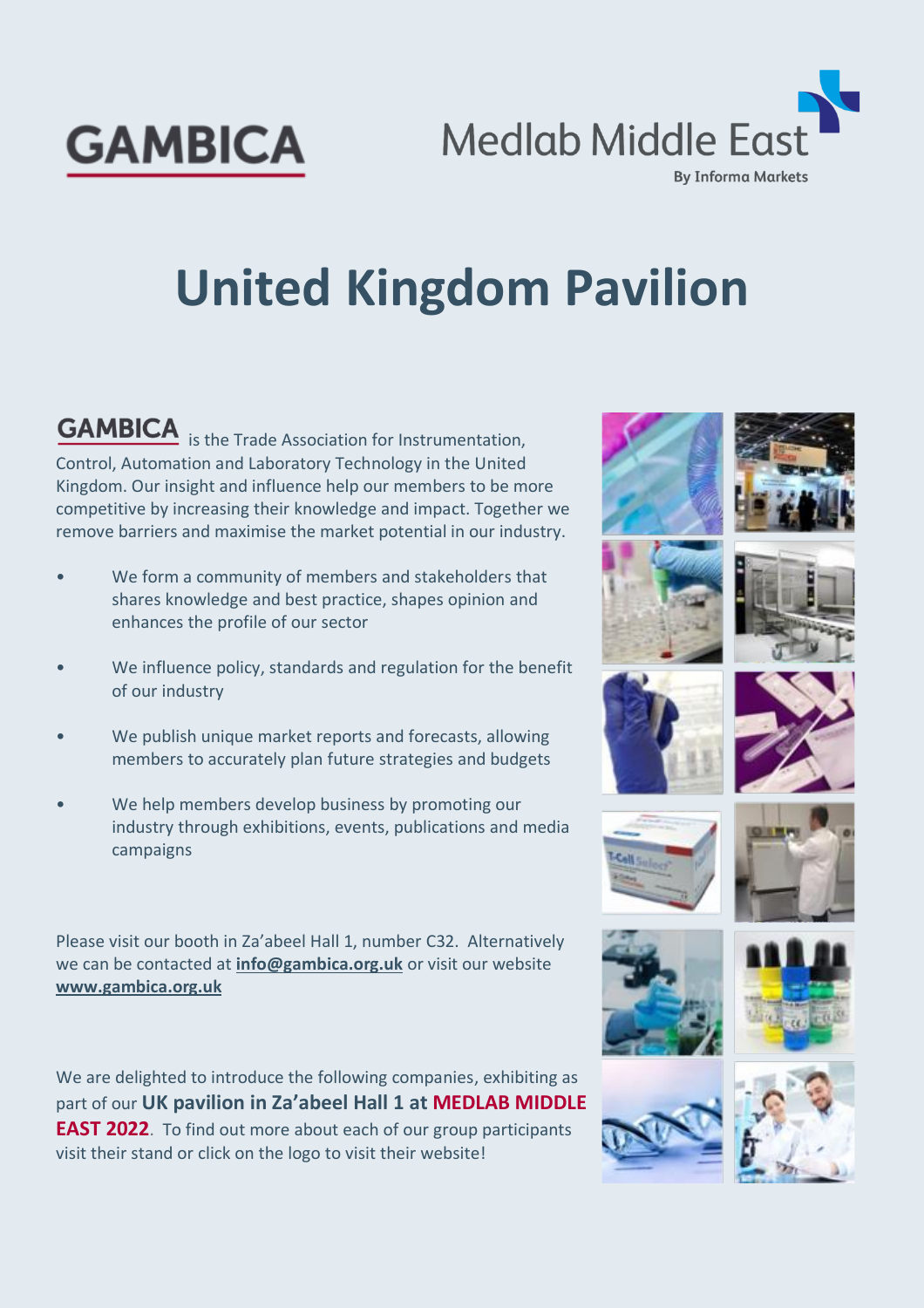# **Atom Scientific Ltd**



**Z1.B49**

**www.atomscientific.com**

rowexport@atomscientific.com

Atom Scientific is a specialised manufacturer of diagnostic reagents, with over 50 years in delivering exceptional quality to the life sciences industry throughout the world



# **Lorne Laboratories**



**Z1.B21**

**www.lornelabs.com**

rebecca@lornelabs.com

Lorne Laboratories is the only independent company in England that for over forty years has sought to provide a simple and total solution for Blood Transfusion professionals across the world. Lorne was created by biomedical scientists who believed that the manufacture and distribution of reagents and associated products for blood transfusion could be provided professionally, ethically and with quality at the centre of all that it did. Lorne manufacture and supply Blood Grouping Reagents and Medical Diagnostic kits domestically in the UK and to over 100 countries worldwide.



# **LTE Scientific**



**Z1.B20**

**www.lte-scientific.co.uk**

info@lte-scientific.co.uk

Established in 1947, LTE Scientific is a UKbased ISO9001 accredited manufacturer of sterilization, decontamination and temperature controlled equipment for the life science and medical sectors. We have a proud heritage of delivering high quality, reliable products and delivering market leading service and after-sale care.

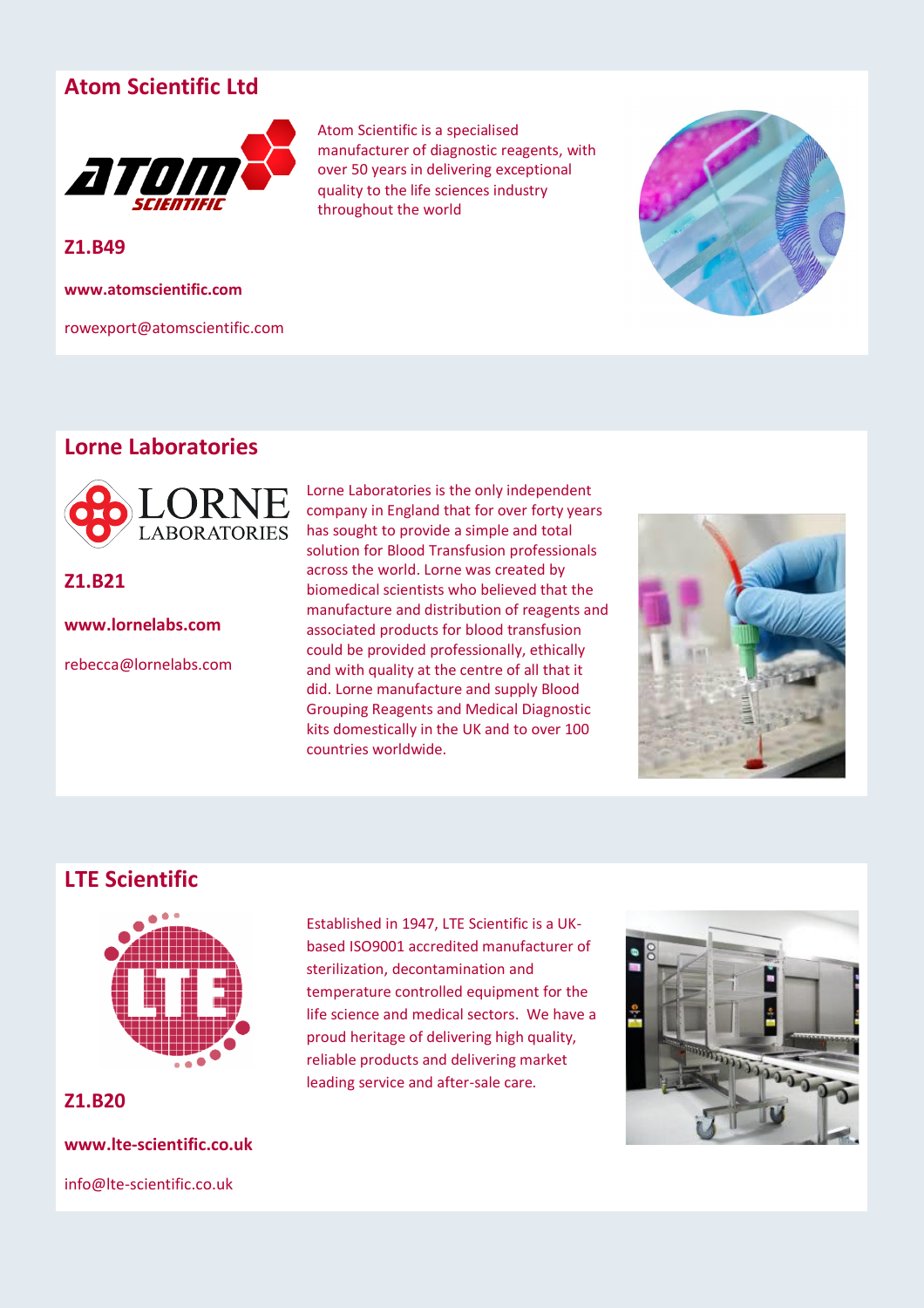# **Medical Wire & Equipment**

**S**mwe

**Z1.B31**

**[www.mwe.co.uk](https://www.mwe.co.uk/)**

rseuke@mwe.co.uk

MWE has been manufacturing innovative pre-analytical, specimen collection, and transportation medical devices, for 70 years.

We are the only British manufacturer of Swabs and have been supporting governments and customers in the UK and globally.

Our range of specimen collection Swabs and media - Virocult, VCM, MM, are being used worldwide.



# **Novacyt Group**

NOVACYT  $G R O U P$ 

# **Z1.B42**

#### **[www.novacyt.com](https://www.novacyt.com/)**

shiao.yee@novacyt.com

At Novacyt Group, we pride ourselves on concentrating our expertise on specific market needs. Offering a comprehensive and developing portfolio of quality products backed by proven supply and delivery services to ensure the highest possible customer service standards around the world. Our passion is for customer-centric solutions that advance the science behind diagnostics. This fuels our drive to deliver products that save lives and help fight against infectious disease.

#### **Innovation highlights:**

- PathFlow®, offering complete solutions for the diagnosis of infectious diseases, including for the rapid detection of SARS-CoV-2
- genesig®, for pathogen detection, food, water, veterinary and agricultural testing
- PROmate®, a total workflow solution that includes sample preparation, qPCR amplification, and analysis on the genesig® q16 and q32 instruments specifically for the detection of SARS-CoV-2
- SNPsig®, for detecting SARS-CoV-2 variants (including Omicron and Delta) in under two hours.





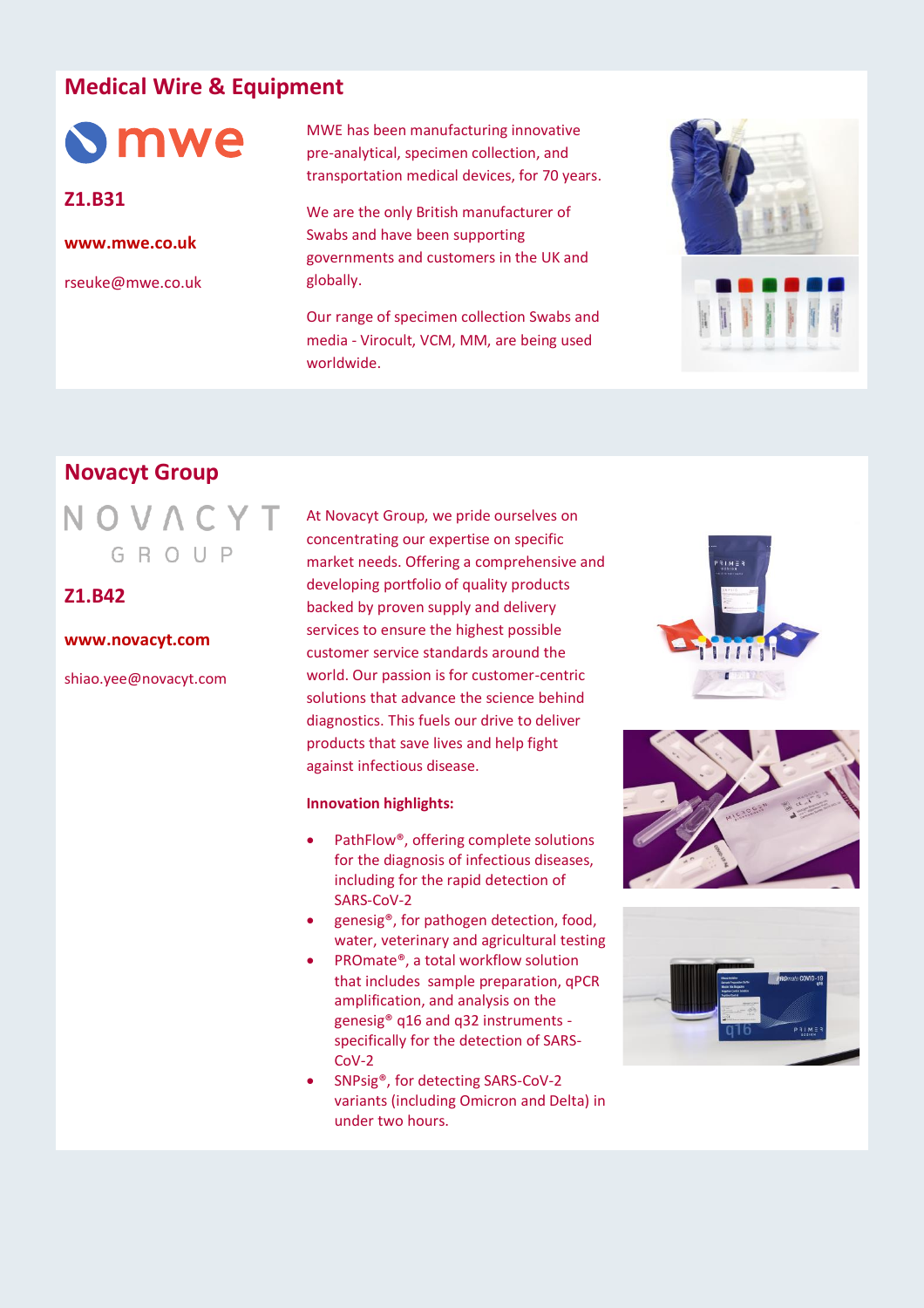# **Oxford Immunotec**



# **Z1.B43**

### **[www.oxfordimmunotec.com](http://www.oxfordimmunotec.com/international/)**

info@oxfordimmunotec.com

Oxford Immunotec Global PLC is a global, high-growth diagnostics company. We bring energy and invention to a world in need of diagnostic truth. We are uniquely placed as the only company in the world offering regulated ELISPOT assays for T cell measurement, with approval around the globe. Our leading product, the T-SPOT.TB test, is used for diagnosing infection with Tuberculosis, the world's largest cause of death from infectious disease. The Company is an experienced manufacturer of IVD tests, operating under a fully audited Quality Management System, ensuring rigorous batch control. The company has manufactured in excess of 20 million clinical T cell tests for TB infection. The T-SPOT.TB test has been approved for sale in over 50 countries.



# **Priorclave**



**Z1.B40**

**[www.priorclave.co.uk](https://www.priorclave.co.uk/)**

sales@priorclave.co.uk

Priorclave, one of the UK's leading laboratory autoclave manufacturers, has developed the most comprehensive range of standard steam sterilisers with models providing a wide choice of chamber sizes from 40 to 700 litre capacity. There are also a number of styles to choose from – front and top loading, circular and rectangular chambers to suit load requirements, as well as design formats from small benchtop to high capacity chambers, even autoclaves with double-door configurations.

All models are designed and built at the company's manufacturing centre in London which has the added benefit that should a customer require a special autoclave for a unique application Priorclave is able to create a bespoke build. This centre is also a UKAS accredited laboratory for calibration and performance qualification.



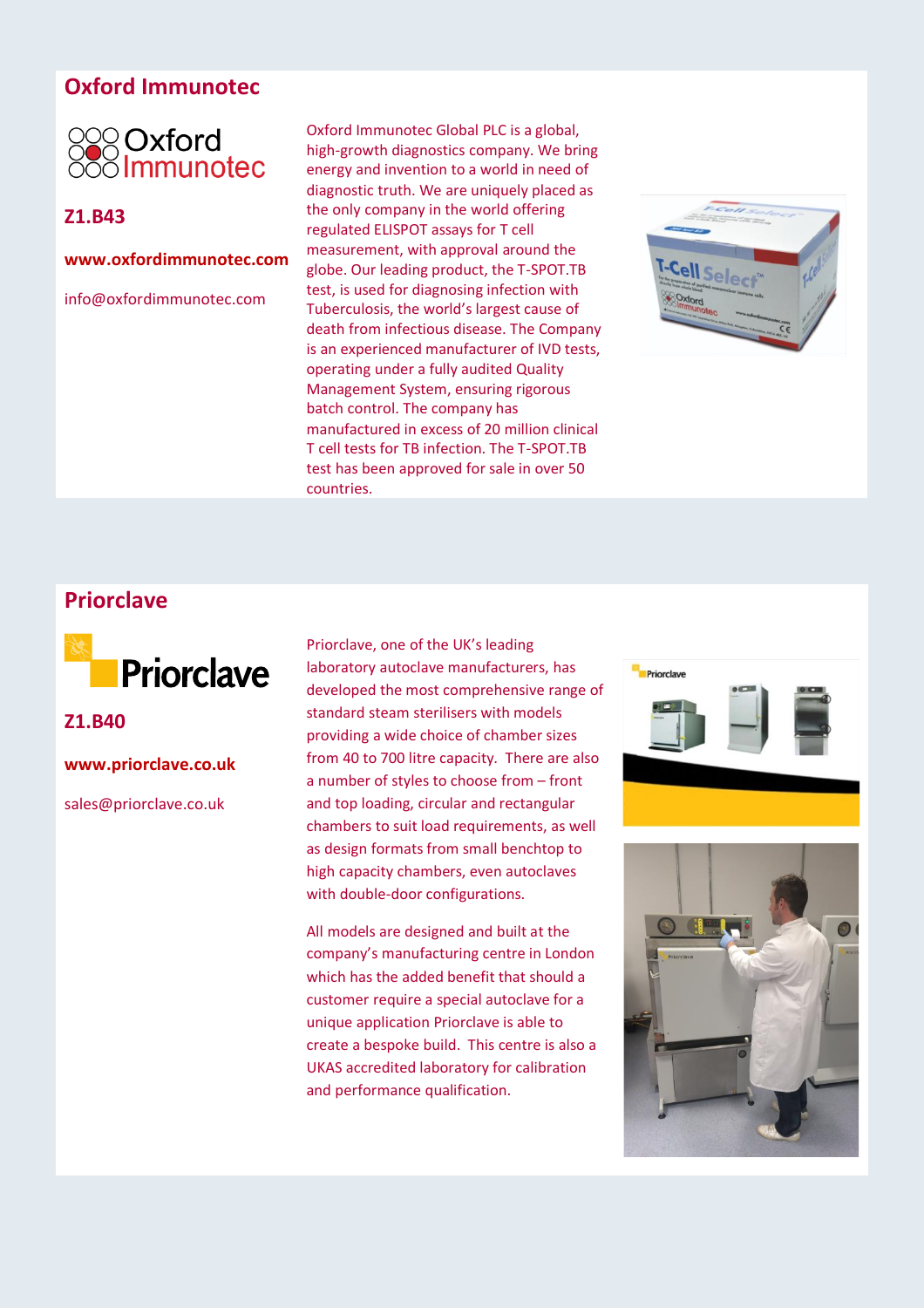# **Pro-Lab Diagnostics**

**ODDDI** PRO-LAB

**[www.pro-lab.co.uk](https://www.pro-lab.co.uk/)**

uksupport@pro-lab.com

# **Rapid Labs Ltd**



**Z1.B30 www.rapidlabs.co.uk**

rk@rapidlabs.co.uk

Manufacturer and supplier of in vitro diagnostic kits & reagents for microbiology / virology: Prolex, Proflow, Microbank, Pro-**Z1.B38** Stains, Pro Rax



ISO13485 Certified manufacturers of CE Marked Blood Grouping, Febrile antigens, latex agglutination assays and Rapid Test kits. Microbiological media, including inactivating biomolecule stabilising and fixing, compatible with all biological sample types. Products for multiomic analysis by molecular and immunogenic and histological methods. Next generation tissue fixation and biomolecule stabilisation for research applications.



# **Scientific Laboratory Supplies**



## **Z1.B41**

**www.scientificlabs.com**

bmartin@scientific-labs.com

SLS has grown to become the UK's largest independent supplier of laboratory equipment, chemicals and consumables. Because of our independence, we are unique in our approach to sourcing and supplying the highest quality, best value products and brands, providing precisely what you need, exactly when you need it.

Whatever you are looking for, you can be sure our team will take care of you and provide a dedicated service that's designed entirely around you and your business.

#### **Why choose SLS?**

We are proud to offer our customers an [extensive range of quality](https://www.scientificlabs.co.uk/segment)  [equipment](https://www.scientificlabs.co.uk/segment) from [leading brands,](https://www.scientificlabs.co.uk/brands) exceptional customer service, an online and interactive [catalogue](https://www.scientificlabs.co.uk/literature) and exclusive special offers and [promotions.](https://www.scientificlabs.co.uk/promotion)

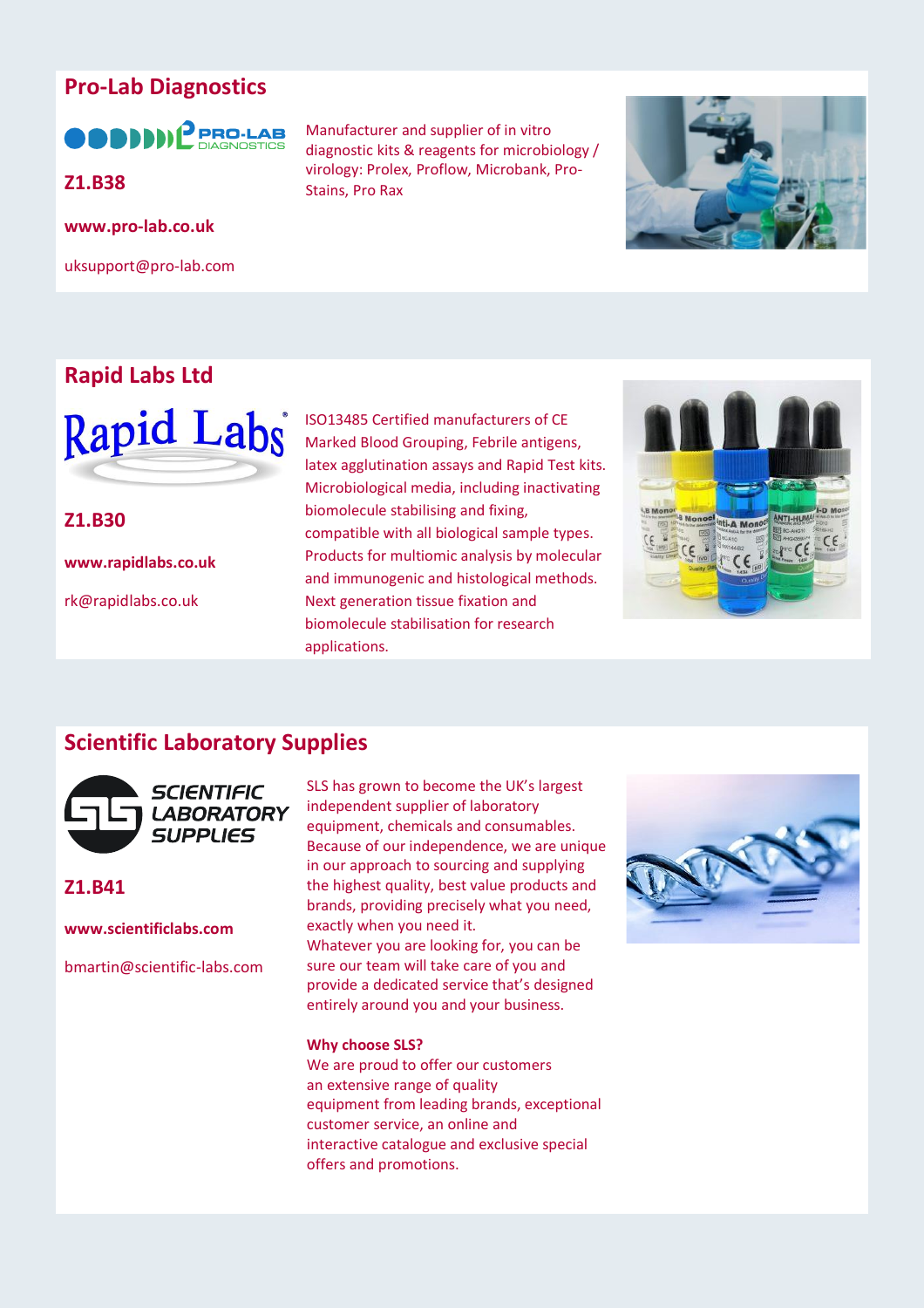# **Woodley Equipment Company Ltd**

# **WOODLEY EQUIPMENT COMPANY LTD.**

## **Z1.B39**

**www.woodleyequipment.com**

sales@woodleyequipment.com

Woodley Laboratory Diagnostics specialising in niche Point of Care solutions are a master distributor of QBC dry haematology analysers, QBC fluorescence microscopy solutions, Vision Microscopes and Clinispin centrifuges.

Woodley Veterinary Diagnostics supplies worldwide veterinary distributors with laboratory diagnostic products including the InSight Veterinary Lab System (haematology, chemistry and immunoassay), coagulation, critical care, blood gas/electrolyte analysers and handheld meters.